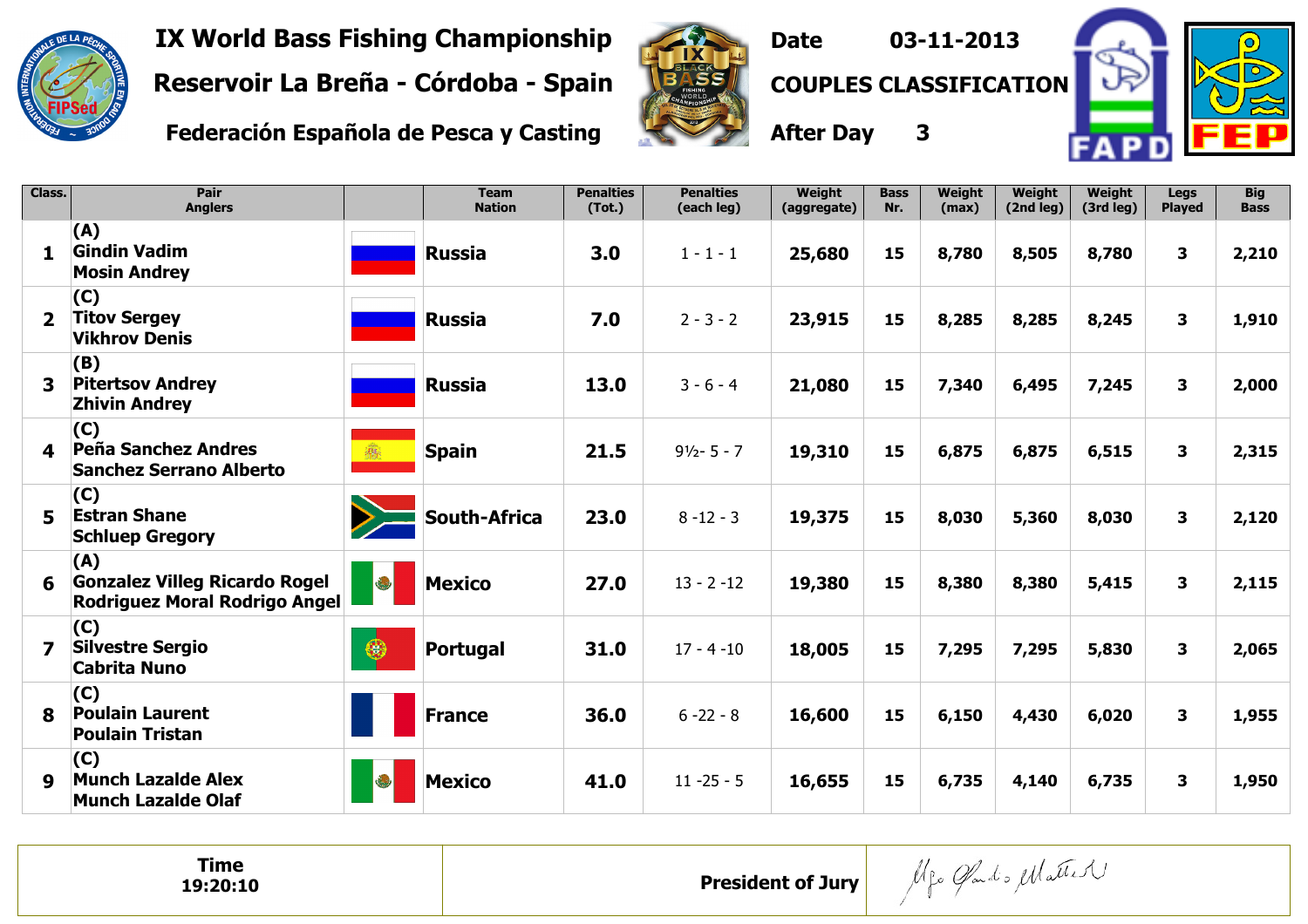

IX World Bass Fishing Championship

Reservoir La Breña - Córdoba - Spain

Federación Española de Pesca y Casting



Date 03-11-2013



COUPLES CLASSIFICATION

After Day <sup>3</sup>

| Class.          | Pair<br><b>Anglers</b>                                                |            | <b>Team</b><br><b>Nation</b> | <b>Penalties</b><br>(Tot.) | <b>Penalties</b><br>(each leg) | Weight<br>(aggregate) | <b>Bass</b><br>Nr. | Weight<br>(max) | Weight<br>(2nd leg) | Weight<br>(3rd leg) | <b>Legs</b><br>Played   | <b>Big</b><br><b>Bass</b> |
|-----------------|-----------------------------------------------------------------------|------------|------------------------------|----------------------------|--------------------------------|-----------------------|--------------------|-----------------|---------------------|---------------------|-------------------------|---------------------------|
| 10              | (B)<br><b>Laupin Frederic</b><br><b>Menteur David</b>                 |            | <b>France</b>                | 41.0                       | $16 - 16 - 9$                  | 15,890                | 15                 | 5,905           | 4,825               | 5,905               | 3                       | 1,545                     |
| 11              | (B)<br><b>Leskovar Boris</b><br><b>Maslic Predrag</b>                 | 殩          | <b>Croatia</b>               | 45.0                       | $19 - 10 - 16$                 | 15,270                | 15                 | 5,445           | 5,445               | 5,110               | 3                       | 1,930                     |
| 12 <sub>2</sub> | (A)<br><b>Hopf Derek</b><br><b>Van Zuydam Louis</b>                   | $-1 - 1$   | <b>Swaziland</b>             | 45.0                       | $18 - 14 - 13$                 | 15,140                | 15                 | 5,305           | 5,045               | 5,305               | $\mathbf{3}$            | 2,075                     |
| 13              | (B)<br><b>Beck Andreas</b><br><b>Kreutz Matthias</b>                  |            | <b>Germany</b>               | 46.0                       | $20 - 7 - 19$                  | 15,110                | 15                 | 5,735           | 5,735               | 4,860               | $\mathbf{3}$            | 1,830                     |
| 14              | (B)<br><b>Bizarro Nuno</b><br><b>Sencio Pedro</b>                     | $\bigcirc$ | <b>Portugal</b>              | 47.0                       | $12 - 21 - 14$                 | 15,480                | 15                 | 5,645           | 4,535               | 5,300               | $\overline{\mathbf{3}}$ | 1,590                     |
| 15              | (A)<br>Van Zuydam Brendon<br><b>Brown Trevor</b>                      |            | <b>South-Africa</b>          | 49.0                       | $5 - 27 - 17$                  | 15,400                | 15                 | 6,255           | 4,090               | 5,055               | 3                       | 1,715                     |
| 16              | (B)<br><b>Ferro Cantudo Pedro Luis</b><br>Navarro Jordar Juan Antonio |            | <b>Spain</b>                 | 52.0                       | $14 - 32 - 6$                  | 15,530                | 15                 | 6,685           | 3,470               | 6,685               | 3                       | 2,005                     |
| 17              | (A)<br><b>Legendre Sylvain</b><br><b>Even Gael</b>                    |            | <b>France</b>                | 52.0                       | $4 - 26 - 22$                  | 15,150                | 15                 | 6,640           | 4,105               | 4,405               | $\overline{\mathbf{3}}$ | 1,990                     |
| 18.             | (B)<br><b>Samkin Kieron</b><br><b>Korf Hendrik</b>                    |            | <b>South-Africa</b>          | 54.0                       | $7 - 23 - 24$                  | 14,510                | 15                 | 6,025           | 4,275               | 4,210               | 3                       | 1,780                     |

Alfo Gard's Matter Time President of Jury19:20:10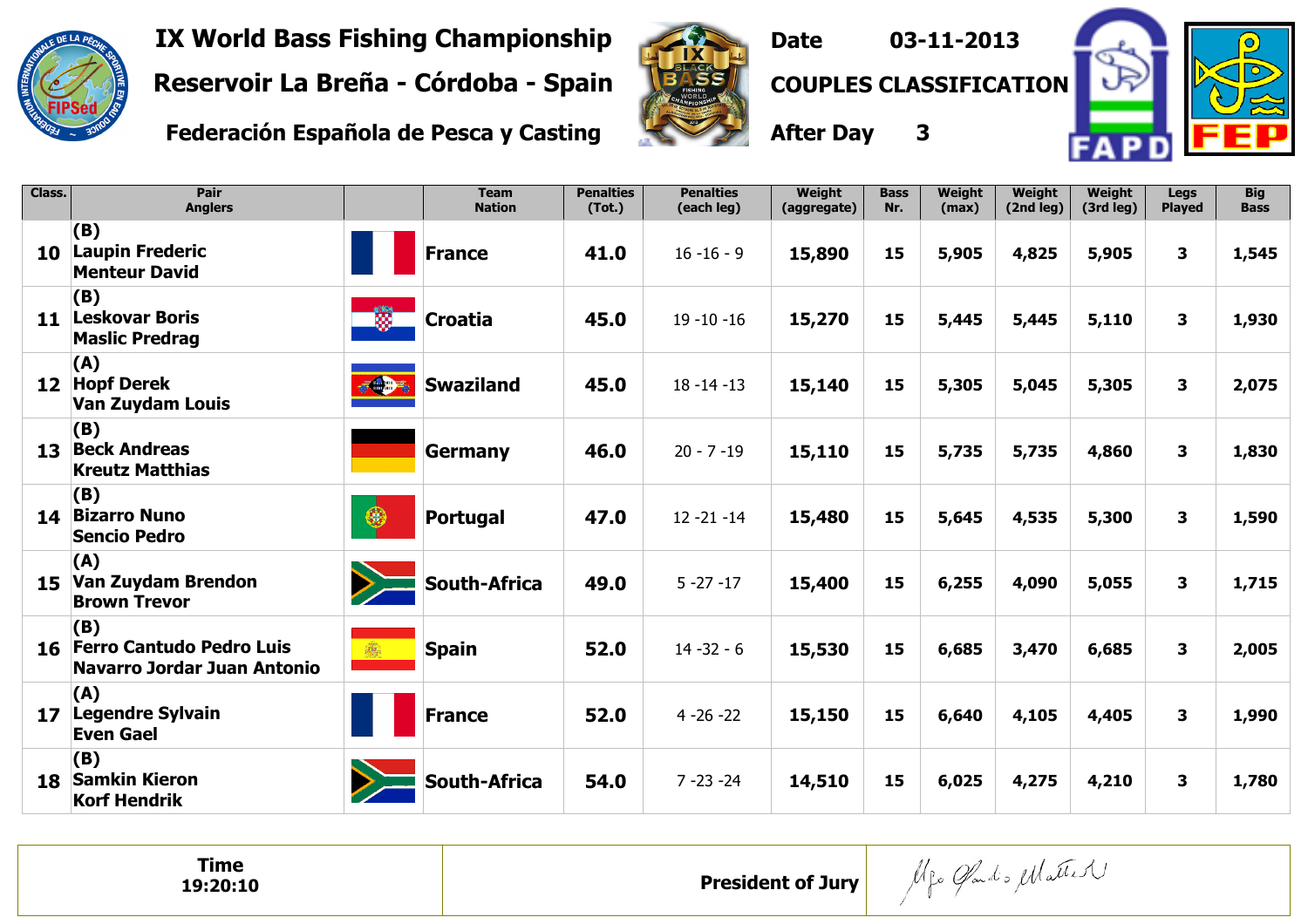

IX World Bass Fishing Championship

Reservoir La Breña - Córdoba - Spain

Federación Española de Pesca y Casting



Date 03-11-2013



COUPLES CLASSIFICATION

After Day 3

| Class.          | Pair<br><b>Anglers</b>                                                        |            | <b>Team</b><br><b>Nation</b> | <b>Penalties</b><br>(Tot.) | <b>Penalties</b><br>(each leg) | <b>Weight</b><br>(aggregate) | <b>Bass</b><br>Nr. | <b>Weight</b><br>(max) | <b>Weight</b><br>(2nd leg) | <b>Weight</b><br>(3rd leg) | <b>Legs</b><br><b>Played</b> | <b>Big</b><br><b>Bass</b> |
|-----------------|-------------------------------------------------------------------------------|------------|------------------------------|----------------------------|--------------------------------|------------------------------|--------------------|------------------------|----------------------------|----------------------------|------------------------------|---------------------------|
| 19              | (C)<br><b>Engert Stefan</b><br><b>Henke Klaus</b>                             |            | <b>Germany</b>               | 54.5                       | $91/2 - 24 - 21$               | 14,540                       | 15                 | 5,920                  | 4,170                      | 4,450                      | 3                            | 2,045                     |
| 20              | (A)<br><b>Moio Lopes Joaquim Maria</b><br><b>Crispim Grosso JoãoFlorêncio</b> | $\bigcirc$ | <b>Portugal</b>              | 56.0                       | $15 - 9 - 32$                  | 14,170                       | 15                 | 5,615                  | 5,615                      | 3,385                      | $\overline{\mathbf{3}}$      | 1,380                     |
| 21              | (C)<br><b>Mancini Franco</b><br><b>Battaglia Vincenzo</b>                     |            | <b>Italy</b>                 | 61.0                       | $28 - 18 - 15$                 | 13,890                       | 15                 | 5,210                  | 4,710                      | 5,210                      | $\mathbf{3}$                 | 1,950                     |
| 22 <sub>2</sub> | (B)<br><b>Barbetta Francesco</b><br>Papa Luigi                                |            | <b>Italy</b>                 | 61.5                       | $21 - 29\frac{1}{2} - 11$      | 14,065                       | 15                 | 5,700                  | 3,860                      | 5,700                      | 3                            | 1,665                     |
| 23              | (B)<br>Ledezma Rodrigu Manuel Rafael<br><b>Valois Gomez Daniel</b>            |            | Venezuela                    | 63.0                       | $24 - 11 - 28$                 | 13,540                       | 15                 | 5,365                  | 5,365                      | 3,955                      | 3                            | 1,975                     |
| 24              | (A)<br><b>Telese Alessio</b><br><b>Ferroni Samuele</b>                        |            | <b>Italy</b>                 | 64.0                       | $25 - 19 - 20$                 | 13,425                       | 15                 | 4,690                  | 4,550                      | 4,690                      | 3                            | 1,050                     |
| 25              | (B)<br><b>McCullough Peter</b><br><b>Bradford Gordon</b>                      | 经典         | <b>Swaziland</b>             | 64.0                       | $33 - 13 - 18$                 | 13,190                       | 15                 | 5,255                  | 5,255                      | 5,045                      | $\mathbf{3}$                 | 2,320                     |
| 26              | (A)<br>Vigara Barba Ro Juan Antonio<br>Garcia Almeida Humberto                |            | <b>Spain</b>                 | 65.0                       | $30 - 8 - 27$                  | 13,685                       | 15                 | 5,720                  | 5,720                      | 4,100                      | 3                            | 2,040                     |
| 27              | (A)<br><b>Engert Thomas</b><br><b>Ptacovski Marc</b>                          |            | <b>Germany</b>               | 68.0                       | $23 - 15 - 30$                 | 12,815                       | 15                 | 4,885                  | 4,885                      | 3,675                      | 3                            | 1,440                     |

| Time<br>$\sim$ $\sim$ $\sim$ $\sim$ $\sim$ $\sim$<br>19:20:10 | <b>President of Jury</b> | Gardo Marie V<br>$\Lambda$ $\Omega$ |
|---------------------------------------------------------------|--------------------------|-------------------------------------|